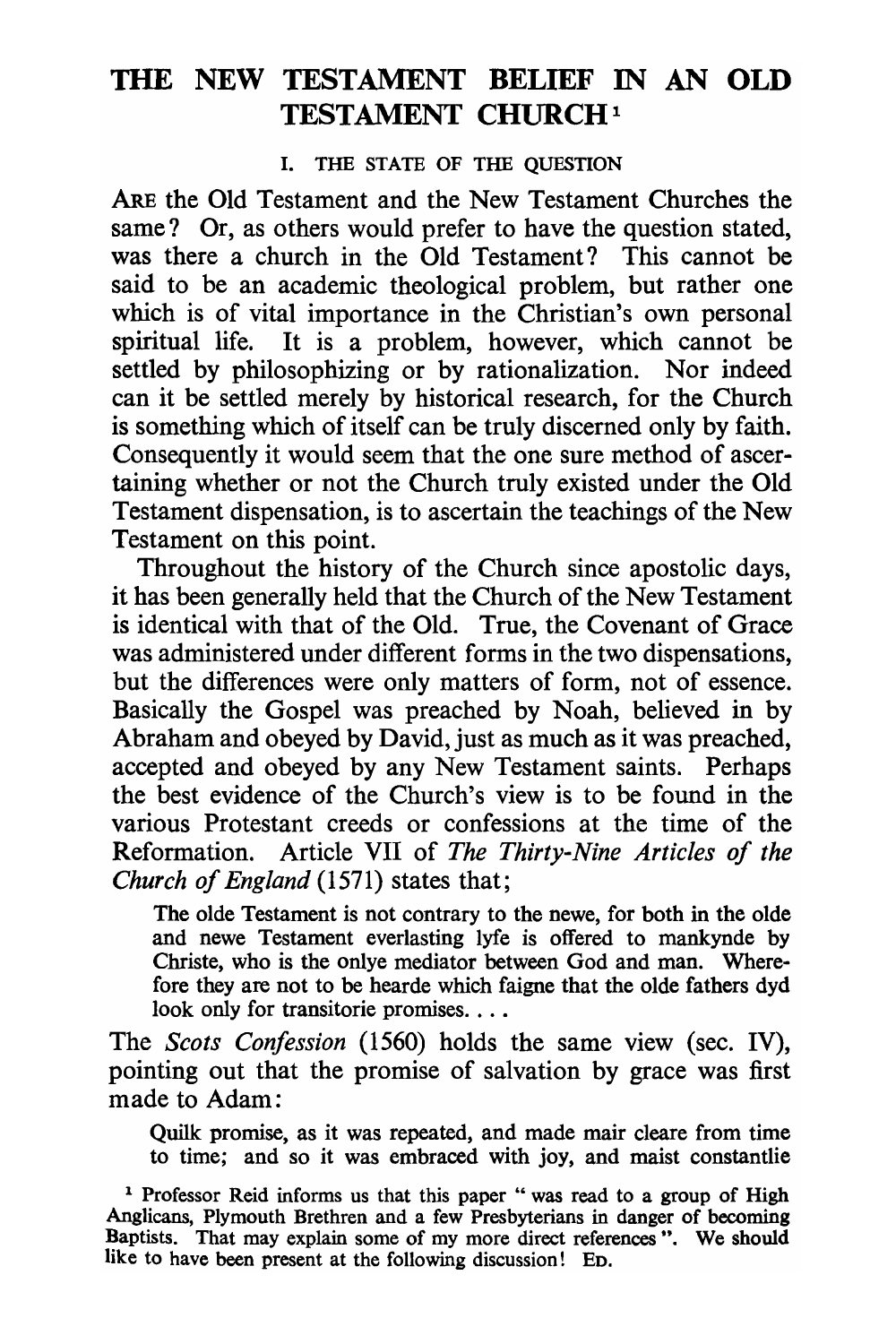#### NEW TESTAMENT BELIEF IN OLD TESTAMENT CHURCH 195

received of all the faithfull from Adam to Noe, from Noe to Abraham, from Abraham to David and so furth to the incarnation of Christ Jesus, all (we meane the faithfull Fathers under the Law) did see the j oyfull daie of Christ Jesus, and did rejoyce.

*The Westminster Confession of Faith* (1647) in chapter VII states the whole matter even more clearly and at more length, pointing out that by faith in the promises of the Messiah, the believers of Old Testament times " had full remission of sins and eternal salvation".

This view of the relationship between the Old and New Testament dispensations was not something invented by the Reformers. It was inherent in the beliefs of the early church fathers. Augustine's little rhyme,

> The New is in the Old contained, The Old is by the New explained,

would seem to make this plain. Irenaeus, a disciple of Polycarp who in turn had known the apostle John, has this to say:

The Church, although scattered over the whole world even to its extremities, received from the apostles and their disciples the faith in one God, the Father Almighty, Maker of heaven and earth, the seas and all that in them is, and in one Christ Jesus, the Son of God, Who became incarnate for our salvation, and in the Holy Ghost, who *by the prophets* proclaimed the dispensations, the advents, the virgin birth, the passion and resurrection from the dead, the bodily ascension of the well-beloved Christ Jesus our Lord into heaven, and His Parousia from the heavens in the glory of the Father . . . that He should pronounce a just judgment upon all ... but in His graciousness should confer life and the reward of incorruption and eternal glory upon those who have kept His commandments and have abided in His love.  $\ldots$ <sup>1</sup>

Justin Martyr, another of the apologists of the second century held the same position, adding, however, such men as Socrates and Heraclitus to the list of Christians who lived before Christ. 2 Thus from the earliest days of the Church it has been recognized that believers in the Old Testament dispensation were equally saved by grace, and so were in the Church along with New Testament believers.

<sup>1</sup>*Adversus Haereses,* I, x, nos. 1, 2, in B. J. Kldd, *Documents Illustrative of the History of the Church* (New York, 1933), I, 117. Italics ours.

e *Apology,* I, xlvi, nos. 1-4; *ibid.,* I, 74.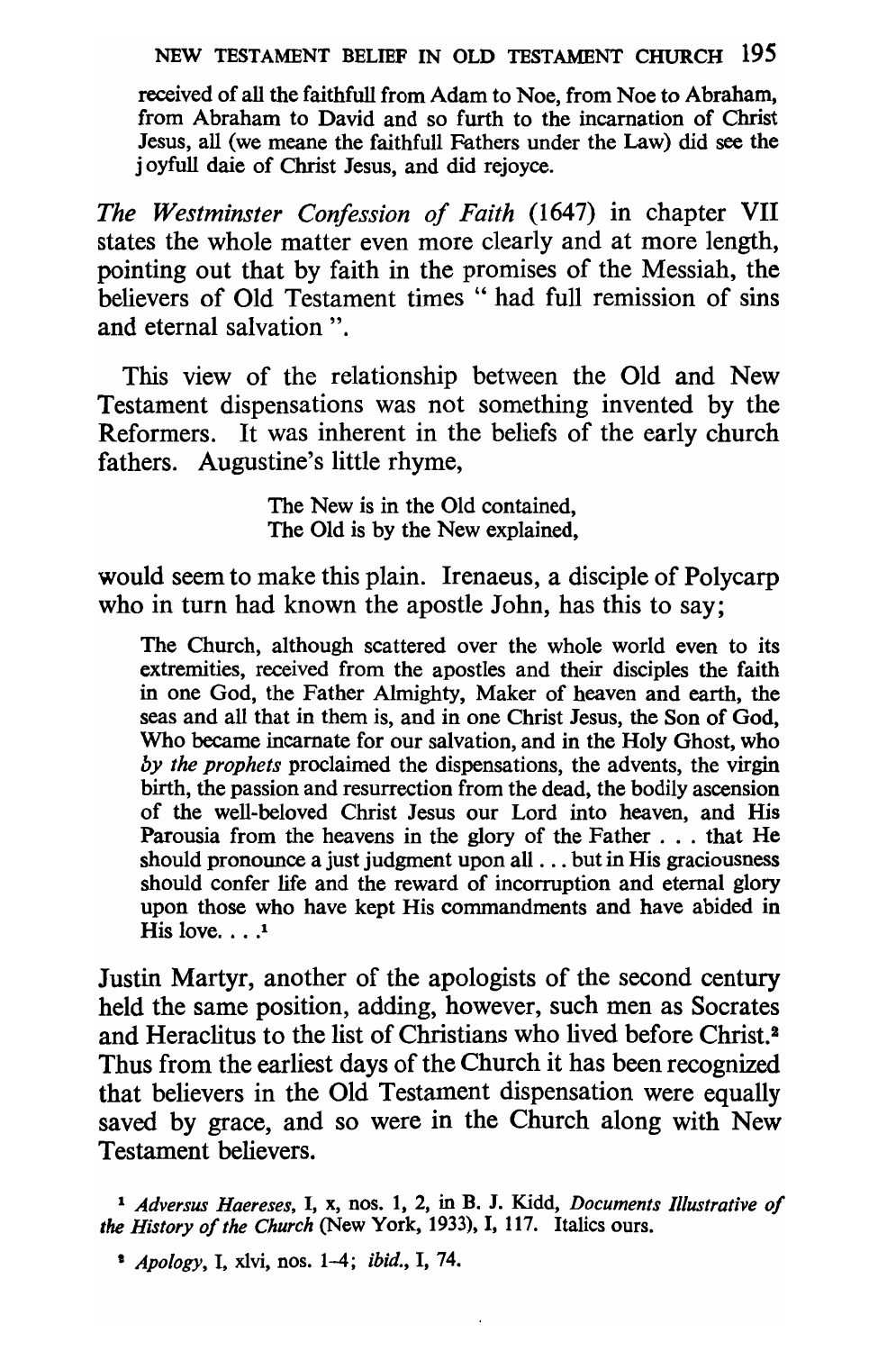Yet, while the Church generally has held this position, there have been from the earliest times those who denied it. They were usually accounted heretics and not true Christians. One of the early adherents of such views was the Gnostic Marcion *(ca.* A.D. 160), who was very certain that the Old Testament taught a type of theology and way of salvation very different from that of the New Testament.<sup>1</sup> It is also probable that somewhat the same position was adopted by the Albigensians in southern France during the Middle Ages. It is since the Reformation, however, that the idea of the fundamental principial division between the Old and New Testament has has become important. Apparently the Anabaptists held that the promises in which the Old Testament saints trusted were merely temporary and passing. The benefits promised were carnal rather than spiritual. That this argument was common during the Reformation would seem clear both from its rejection by Calvin and by the section already quoted from the Thirty-Nine Articles.2

These views have persisted down to the present time, and are held by two very different groups to-day. On one hand there are those who hold to the Graf-Wellhausen developmental hypothesis of the Old Testament. While they mayor may not accept the teachings of the New Testament, they rather generally reject the idea that there is any real vital relationship between it and the Old Testament. On the other hand there are those who accept the Scriptures to be the inspired word of God, but who make an absolute division between the Old and New Testament. These are usually known as " dispensationalists" and base their teachings largely on the notes contained in the Scofield edition of the Bible. The views expressed in such explanations usually go back to the teachings of J. N. Darby who wrote in the nineteenth century. Scofield says, for instance, on a note explaining the word " righteousness " in 1 John iii.  $7$ : "... The righteous man under law became righteous by doing righteously; under grace he does righteously because he is made righteous". Similarly in a note on Matt. xvi. 18 he states very dogmatically that there was no church in the New Testament sense in Old Testament times.3 Of course there

<sup>1</sup> Irenaeus, *Adversus Haereses,* I, xxvii, nos. 1-3; *ibid.,* I, 122.

<sup>I</sup>*Institutes of the Christian Religion,* IV, xvi, 10; *Thirty-Nine Articles,* sec. VII.

<sup>&</sup>lt;sup>3</sup> Cf. O. T. Allis, "Modern Dispensationalism and the Doctrine of the Unity of Scripture ", *Evangelical Quarterly*, viii (1936), pp. 22 ff.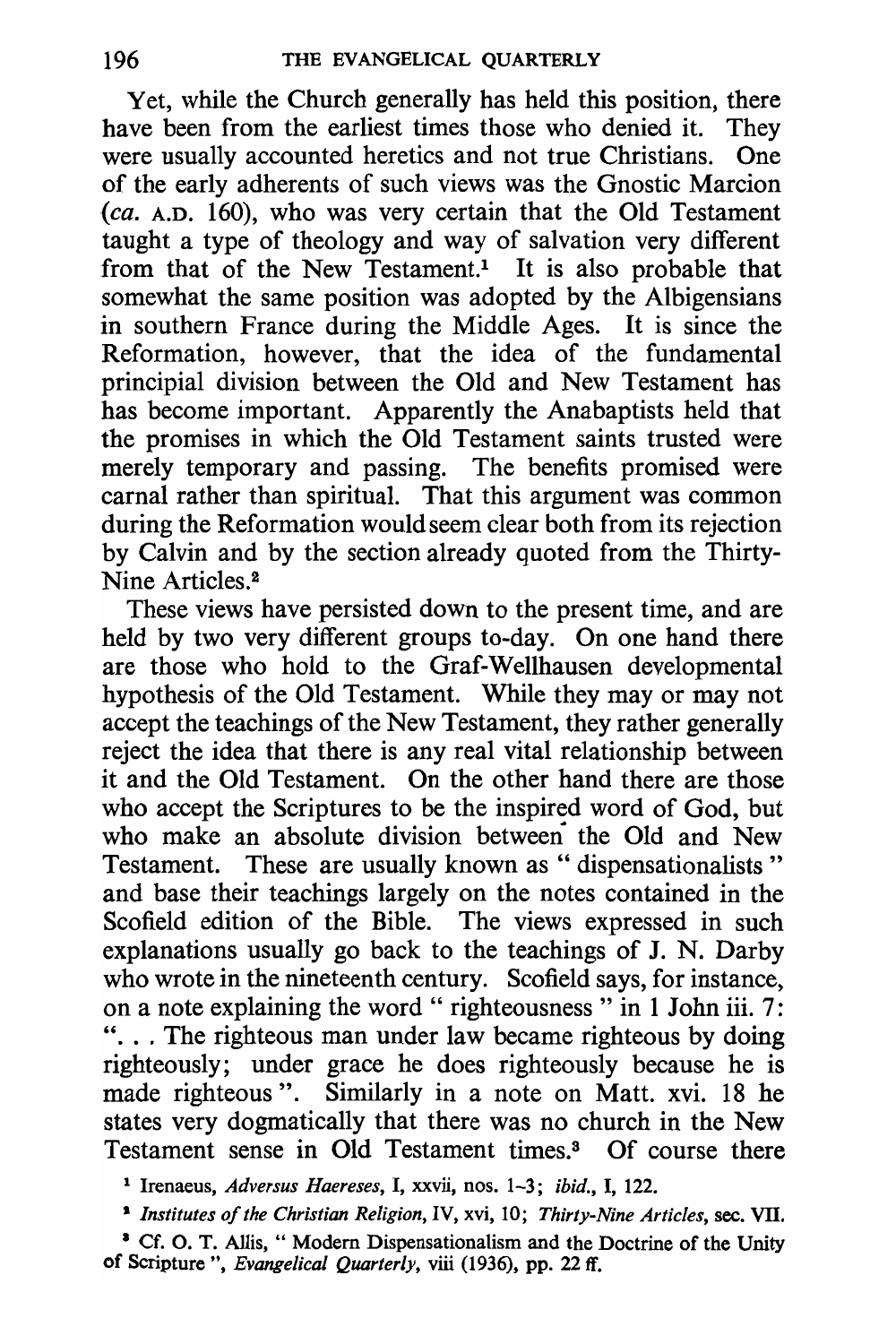could not be, if man saved himself by fulfilling the works of the law.

Thus to-day the Protestant church is divided on this issue. On one side stand the dispensationalists in all denominations along with some of the higher critics. On the other side are those who hold to what has been the general point of view of the Church since the New Testament times, i.e. that although under different forms of administration in the two dispensations, nevertheless since the first promise of salvation to men there has been, and will always be only one Church. The latter group insist that man's salvation at any time in human history is dependent entirely upon the sovereign grace of God. To the former, however, only since the coming of Christ is divine grace needed for man's redemption. Before that time man could save himself.

# 11. THE ORGANIC UNITY OF THE OLD AND NEW TESTAMENT CHURCH

In order to take a comprehensive view of the New Testament's view of its relationship to the Old Testament dispensation, it is necessary to realize that fundamental to the whole question is the covenant-concept. The frequent use of the terms " testament" and " covenant" in both Testaments indicates this very clearly. In fact the word "testament", so often employed by the translators, particularly in the New Testament, should frequently be interpreted "covenant ".1 The covenant is primarily one between God and man, the latter being represented from all eternity by the Son, acting for all those who would believe on His name. The statement of Christ Himself in John xvii concerning those whom God had given Him, points to this covenant relationship, and it is specifically linked up with the Old Testament Church in Hebrews ii. 9-17. In Hebrews xiii. 20 there is also a reference to Christ making His people perfect " through the blood of the eternal covenant". Thus it would seem to be indicated that the New Testament holds to the existence of an eternal covenant of grace between God the Father and God the Son, the latter standing in the place of sinful men. This, to begin with, would place the whole matter

<sup>1</sup> J. Dick, *Lectures on Theology* (philadelphia, 1844), I, p. 515; *W.C.F.,*  loc. cit.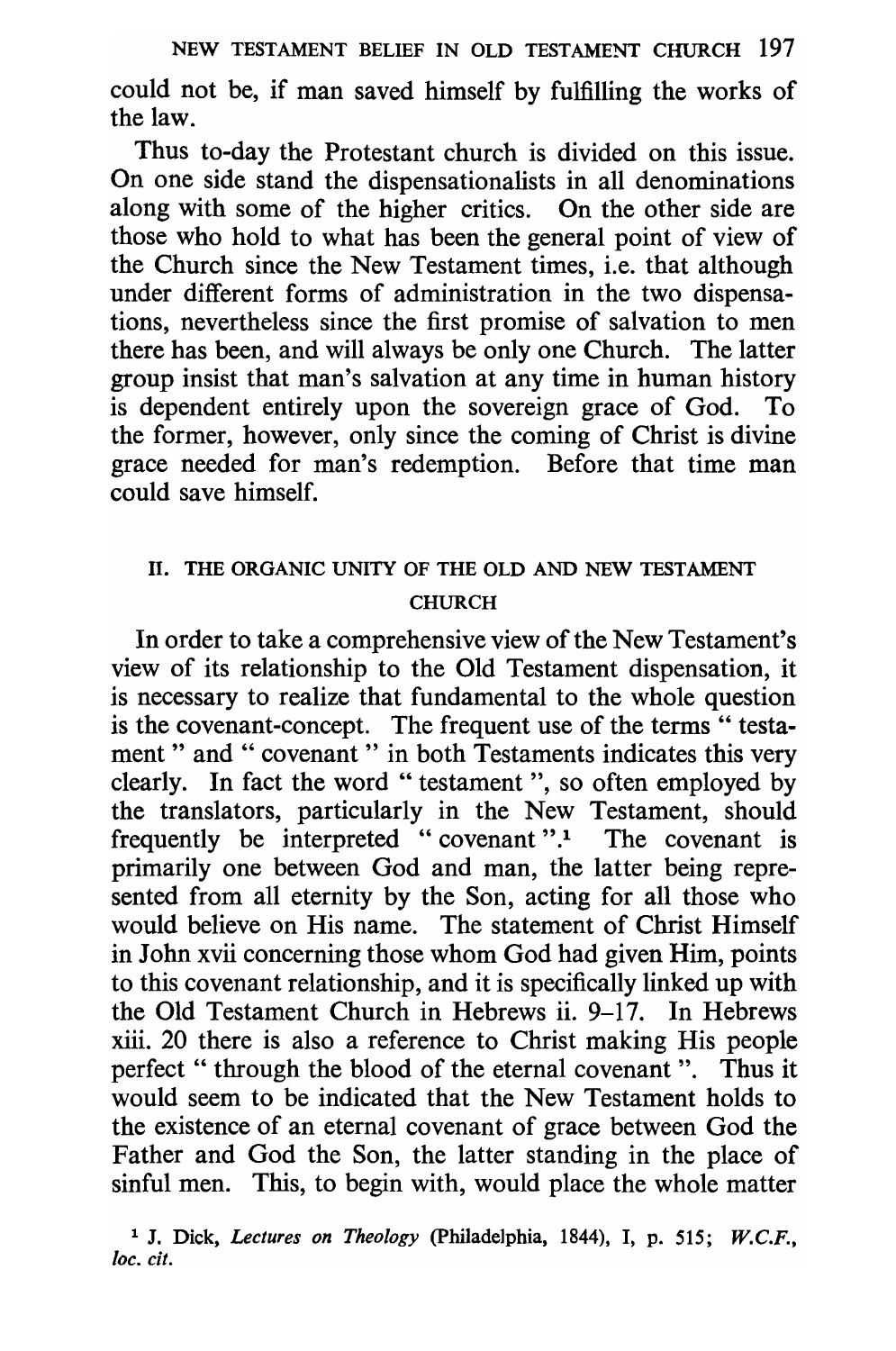above and beyond the question of the old or new dispensations. The covenant of salvation is from all eternity.

That this is the proper interpretation of the New Testament would seem to be indicated by the Gospel and apostolic insistence upon the uniqueness of the way of salvation, namely through blood atonement. Moreover, it was not just a matter of the shedding of blood, for the sacrifices were effective only because they pointed to Christ. Paul would seem to indicate this when he says: "There is one God and one mediator between God and man, the man Christ Jesus" (1 Tim. ii. 5). Lest, however, it be thought that it is assuming too much to apply this statement to the Old Testament dispensation it is necessary to glance at the New Testament view of the old sacrifices. As far as the New Testament writers are concerned the sacrifices were not of any value in themselves. Their whole importance was bound up in the fact that they pointed forward to a coming Redeemer. John the Baptist, no doubt with this in mind, refers to Christ as " the Lamb of God which taketh away the sin of the world" (John i. 29). Paul, in writing to the Colossians (ii. 17), points out that Christ is the fulfilment of the Old Testament ceremonies which were but shadows of the future. This is stated even more clearly in Hebrews x, where it is pointed out that "He is the mediator of the new testament, that by means of death, for the redemption of the transgressions that were under the first testament, they which are called might receive the promise of eternal inheritance" (v. 15). Christ Himself was apparently very conscious of this same thing, for more than once He claimed to be the fulfilment of the Old Testament ceremonial. In fact He was prepared to say that He was the true temple.<sup>1</sup> Thus it would seem to be clear that the New Testament held firmly to the fact that Christ was the Covenant-Redeemer of men both in the old and new dispensation, although in the former He was shown to them under types and symbols.

Along with this, the New Testament knows of only one way, whether before or after Christ, of men appropriating the blessing of the covenant of grace. Paul was never tired of ringing the changes on the fact that "by the works of the Law shall no flesh be justified in His sight" (Rom. iii. 9-20; Gal. ii. 16). That this was applied to the Old Testament saints as

<sup>&</sup>lt;sup>1</sup> Matt. v. 17, 18; John xii. 34 ff.; v. 39; ii. 19; Matt. xii. 6.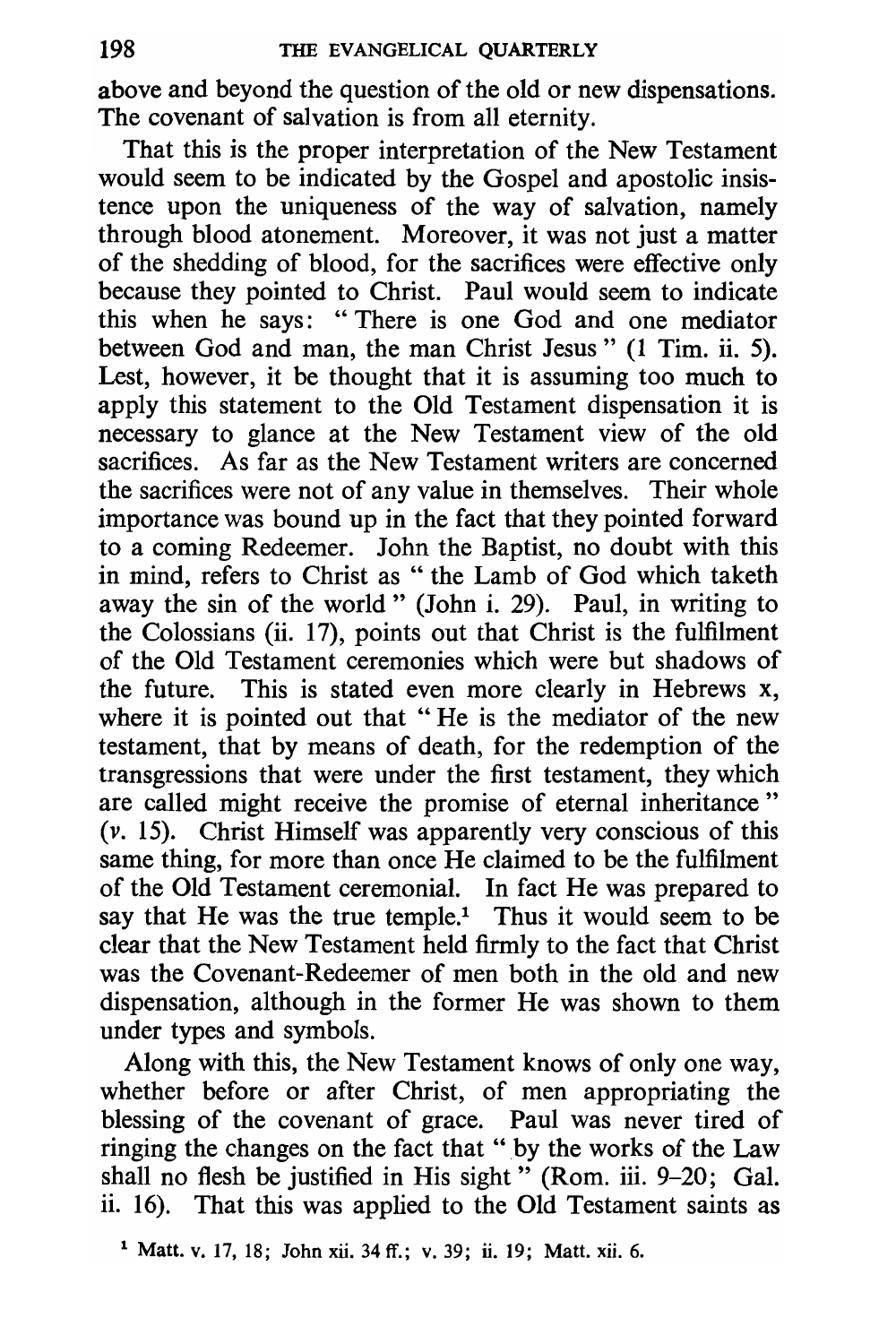### NEW TESTAMENT BELIEF IN OLD TESTAMENT CHURCH 199

well as to the New Testament ones is very clear and evident. Man is justified by faith alone. If he is justified prior to the Incarnation, it is through faith in the promises of God signified to him in all the Old Testament ceremonies. If he is justified after the Incarnation, it is through faith in the Christ who has come as a result of God's covenant promises and who has fulfilled all righteousness. Romans iii. 2 to v. 21 stresses this very point. In Galatians iii much the same argument is set forth, but Paul ends, not by pointing out that Abraham was really a Christian, but rather that Christians are really Abraham's seed. The culmination of the New Testament teaching would seem to come in Hebrews xi where repeatedly faith in the promises of God is stated to be the condition of God's acceptance of men. The grand summary is made in the words: "These all, having obtained a good report through faith, received not the promise; God having provided some better thing for us, that they without us should not be made perfect"  $(vv.39, 40)$ . To this point of view Christ gave His hearty adherance in many instances, but nowhere more eloquently than in John iii. 14-16 and in John vi. 31-59. In the first case He likened Himself to the brazen serpent of Moses, and in the second to the manna given to wandering Israel. In each case faith was necessary if one was to obtain the blessing of God, exactly as one in the New Testament dispensation has to trust in Christ. Thus B. B. Warfield's characterization of Old Testament faith is identical with that of the New Testament: "it consists in an utter commitment of oneself to Jehovah, with confident trust in Him as guide and saviour, and assured expectation of His promise of salvation ".1

The unity of the two dispensations is shown also by the nature of the " covenant people". Few will deny that the Old Testament held a very low view of the righteousness of men. Paul's quotations from the Old Testament statements on this matter in Romans i. 18-iii. 20 not only show his attitude, but indicate its oneness with the Old Testament theology. Because of man's unwillingness to turn to God under any dispensation, if any were to believe God's promises, conversion would be only by virtue of the sovereign action of God. Christ Himself stated this very clearly when He said "no man can come unto Me

<sup>1</sup>*Biblical Doctrines* (N.Y., 1929), p. 489; *Biblical and Theological Studies*  (Philadelphia, 1952), p. 410.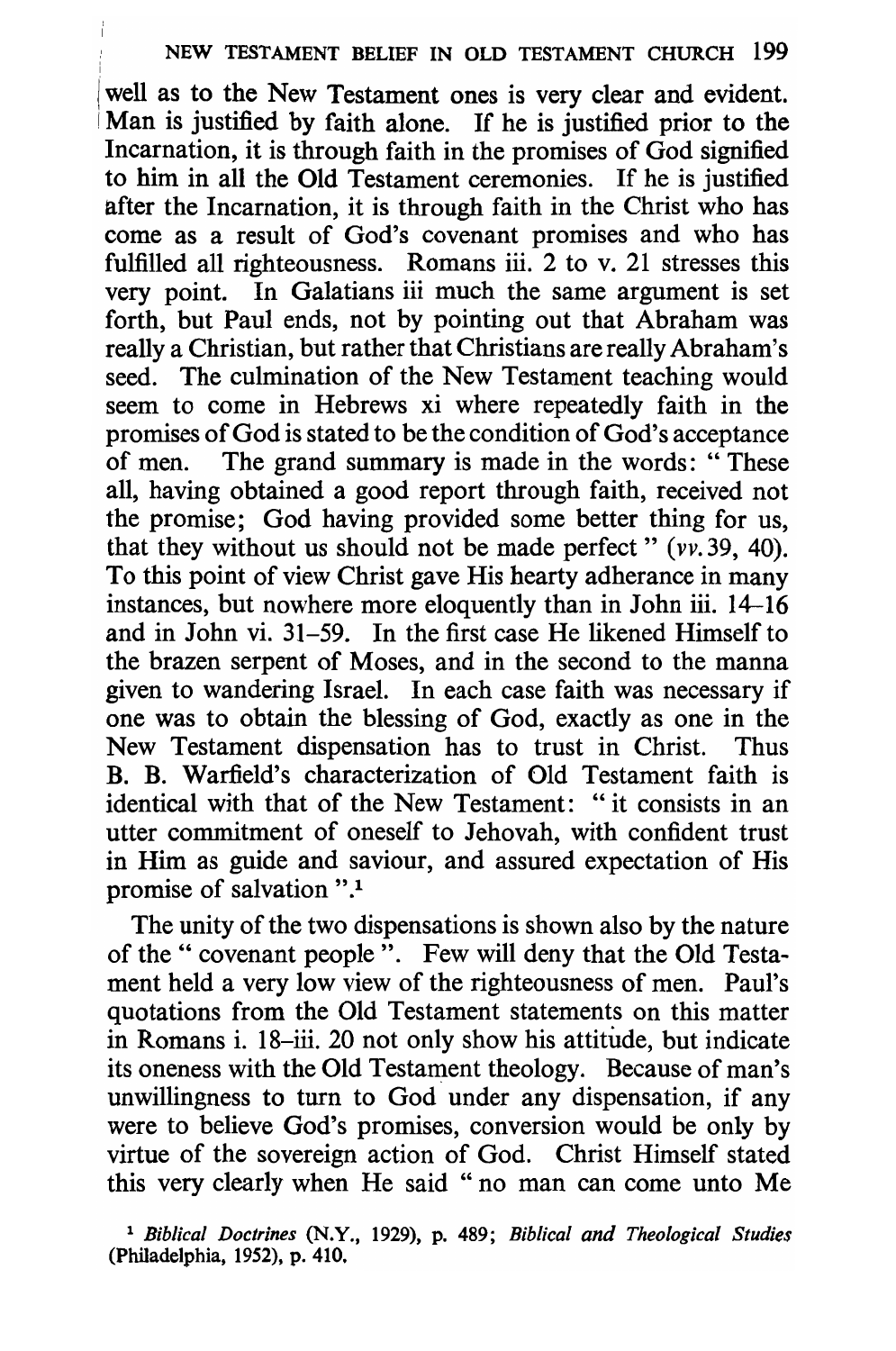I

except it were given him of My Father" (John vi. 65). John i. 12, 13 points in the same direction. The clearest statement of the situation is set forth in the latter part of the Epistle to the Romans, in Ephesians i and in 2 Peter i. There it is explained that men come to Christ by faith because they have been " chosen in Him before the foundation of the world". They are those who, as Christ said in John xvii. 9-11, were given to Him by the Father. They are the elect who were chosen both from the Old and the New Testament people. This, indeed, is the whole summit of the argument of the letter to the Romans. Isaac and Jacob both believed God because God had chosen them. Thus faith is God's gift to His elect. "For by grace are ye saved through faith: and that not of yourselves: it is the gift of God " (Eph. ii. 7).

At the same time it is necessary to keep in mind that throughout the Old Testament the promises are not merely made to adults but also to children. Circumcision was given to Abraham as a sign and seal of his receiving the promise of God's covenant, but it was administered to his children and his servants also because they were to be included in the covenant relationship (Gen. xvii.  $10-14$ ). Paul in Romans iv.  $9-12$  refers to this promise to back up his argument on justification by faith, but he never makes any demand that children should now be excluded. Nor is there anywhere in the New Testament any attempt to exclude children from the covenant relationship. Instead they are to be regarded as " holy", which would seem to mean that they are within the covenant circle (I Cor. vii. 14). Moreover, since Paul equates New Testament baptism with Old Testament circumcision (Col. ii. 11, 12), it would seem that in both Old Testament and New Testament the children of believers are to be regarded as within the Covenant, and to receive its sign. When they come to the age of responsibility . they are then to assume its obligations by public profession of faith.

Yet all those who were Israel according to the flesh, were not truly Israel. Christ pointed out to the religious leaders of His own day that, while within the " visible" covenant circle, they were not truly God's people but rather the children of Satan (John viii. 44). He also stressed the fact that many who claimed to be Abraham's seed were not truly so, because of their lack of faith (John viii. 39 ff.). Paul said the same thing using Isaac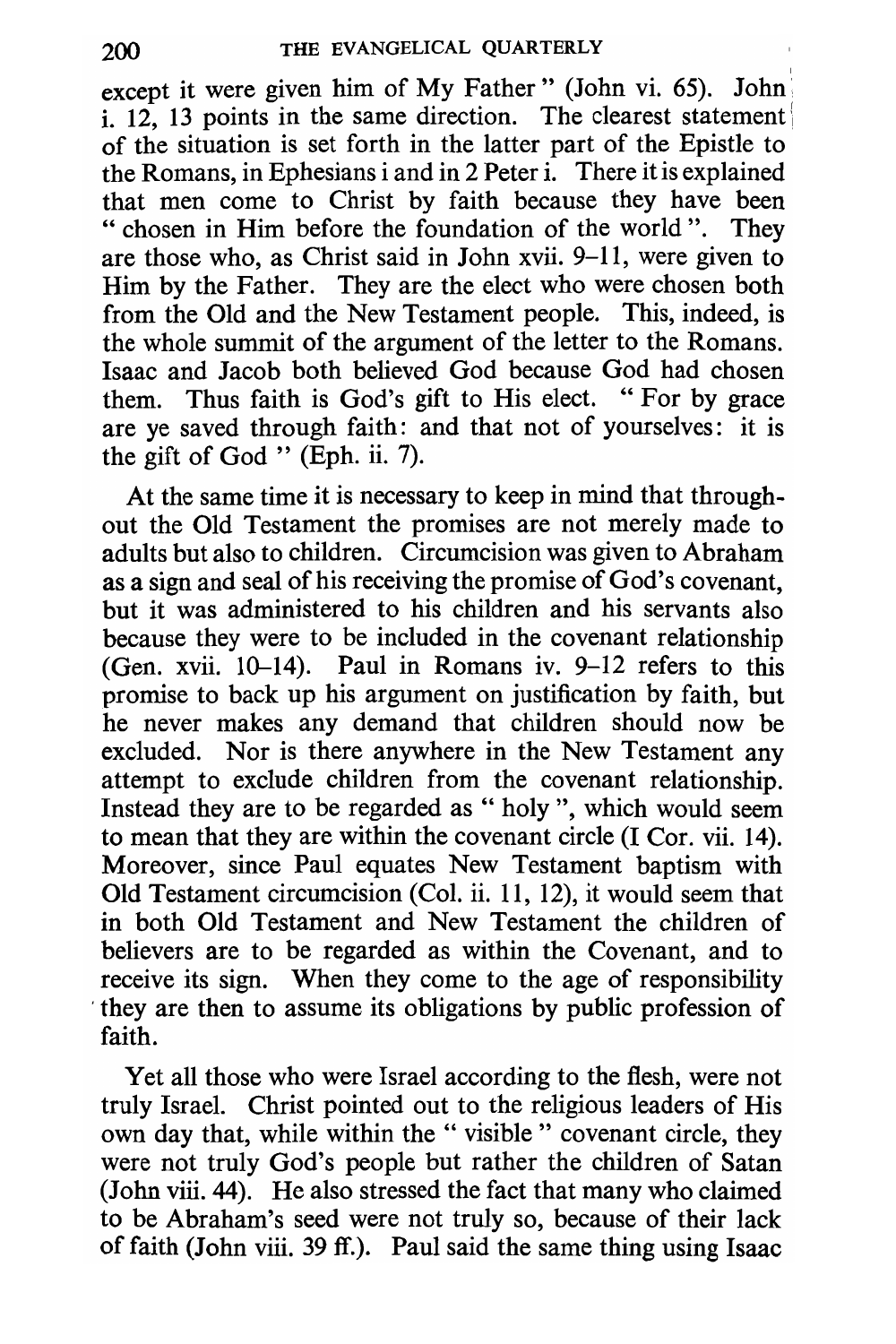and Ishmael, Jacob and Esau as examples. There were many who had been circumcised, many who made a great profession of faith, who yet were not truly God's people, Abraham's seed. This again was similar to the situation in the New Testament Church. It was recognized that there was the " visible" and " invisible " church, the difference being based upon God's election, resulting in the true faith of His elect.

It was this mixture of true and false" Christians", if we may use the term, which constituted the "visible " Church in both dispensations. But at the same time it was this same Church under both periods of the covenant to which was committed God's revelation. As Paul said, it was the Israelites " to whom pertained the adoption, and the glory, and the covenants, and the giving of the law and the service of God, and the promises; whose are the fathers, and of whom as concerning the flesh Christ came, Who is over all, God blessed for ever" (Rom. ix. 4, 5). At the same time he was prepared to speak of the Church of the New Testament as " the church of the living God, the pillar and ground of the truth"  $(1 \text{ Tim. iii. } 15)$ . Thus the Church's work at all times has been the same-the preservation and the proclamation of the God's word to man.

God's saving power and activity was not, however, set forth by preaching only, but also by visible signs which are to-day called sacraments. The two most fundamental in the Old Testament dispensation were circumcision and the Passover. The former was applied to all male children who reached the age of eight days. In their flesh was placed the " sign and seal of the covenant". It was the sign that they were God's people. They reached full maturity in the Covenant people, however, only when they partook of the Passover. As has already been pointed out, it would seem to have been taken for granted that the children in the New Testament Covenant were in the same position as those in the Old, baptism being substituted for circumcision. If this is not so, then the covenant was restricted rather than broadened in the New Testament, for children of the covenant people would then be excluded from the Church. The other sacrament of the New Testament dispensation is the Lord's Supper, established on the night of Christ's last Passover on earth. Both by implication and by direct statement He made it plain to the apostles that this feast of communion was to take the place of the great feast of the Old Covenant. That had been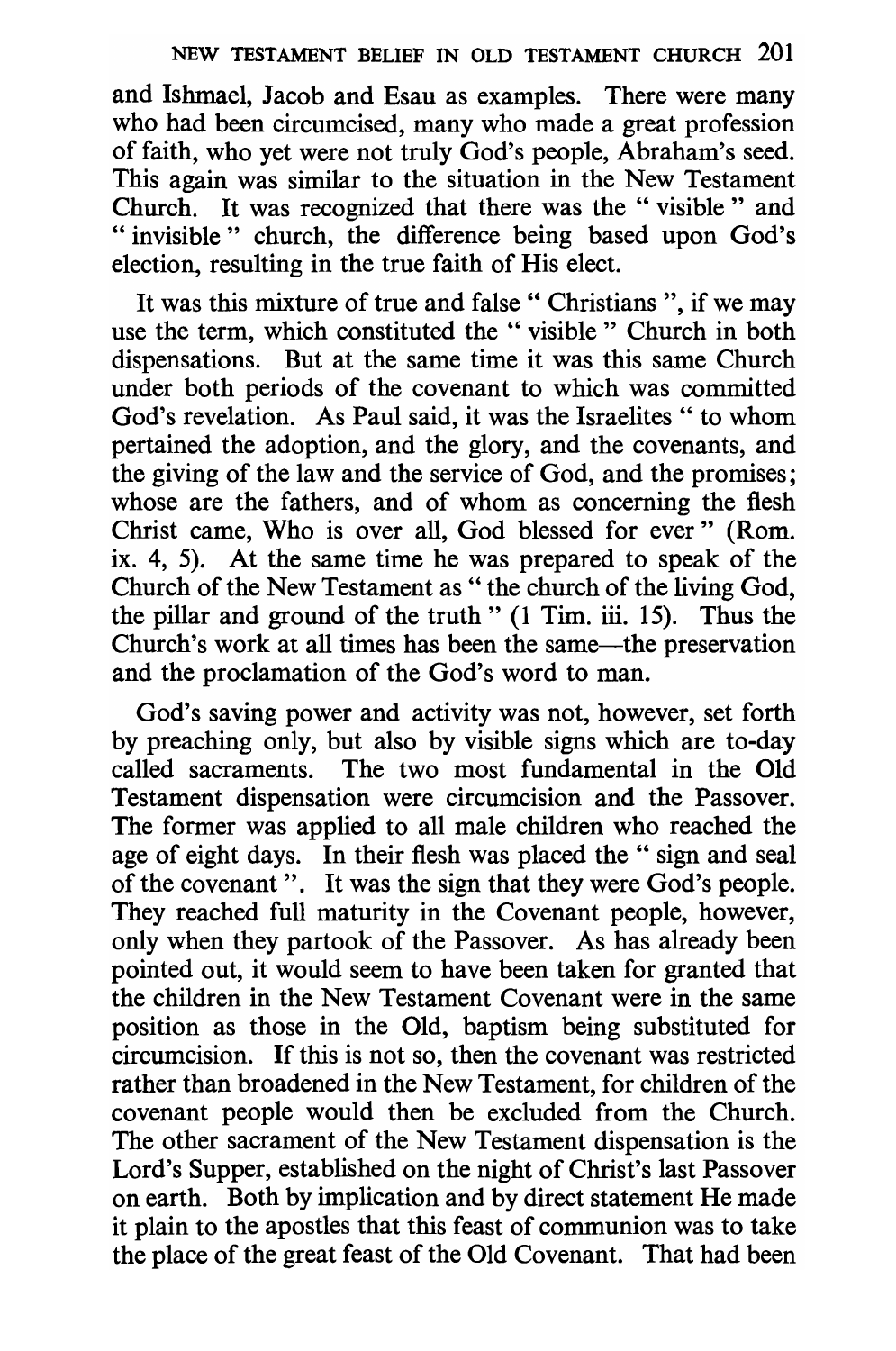but a shadow of what was to come. The Lord's Supper points back to the true reality. Superseding the Passover lamb, the bread signifies Christ's " body given for " us; and the cup " the new covenant in My blood which is shed for you" (Luke xxii. 19, 20). Thus there is the closest relationship between the principal ceremonies of the Old Testament covenant and the sacraments of the New Testament.

Finally, there is the question of the position of the law under both dispensations. According to Paul, even in the Old Testament there was no idea that a man could be justified by the works of the Law (Rom. iii). As he points out in Eph. iii.  $10-12$ , no one has ever been saved by the law. Even when men in the Old Testament economy obeyed the laws of sacrifice and of national organization, it was their faith which counted. This the prophets had repeatedly emphasized. The moral law, however, had the purpose of convicting men of their sinfulness, their total inability to justify themselves before God and their absolute need of His grace and mercy (Gal. iii. 10 ff.). It is interesting to note that in concluding his statement on the place of the law, Paul points out that those who are justified by faith, and not by the law, are the true seed of Abraham. At the same time the law is to be obeyed even by the Christian as his guide and directory of conduct in life. When the rich young ruler said that he had kept the law Christ indicated His approval. He also said that obedience to the law of tithing was proper, and said generally that it was good to keep the law (Luke x. 25; xviii. 18; xi. 42). The apostles also are forever pointing out the need of a righteous life. Paul was never backward in rebuking sin, while James declared that one's righteous life manifested his justification by faith (1 Cor. v; James ii. 14 ff.). The law in its moral aspects was not abrogated by the New Covenant. In fact it was made more effective, for now by the giving of the Holy Spirit the Christian receives greater power to perform it than did the Old Testament saint.

Thus, as one glances over the New Testament teaching concerning the unity of the Old and New Covenant economies, he cannot but be impressed with the fact that Christ and the apostolic writers were thoroughly convinced that they were fulfilling, not destroying. There was a basic covenant unity between the two dispensations.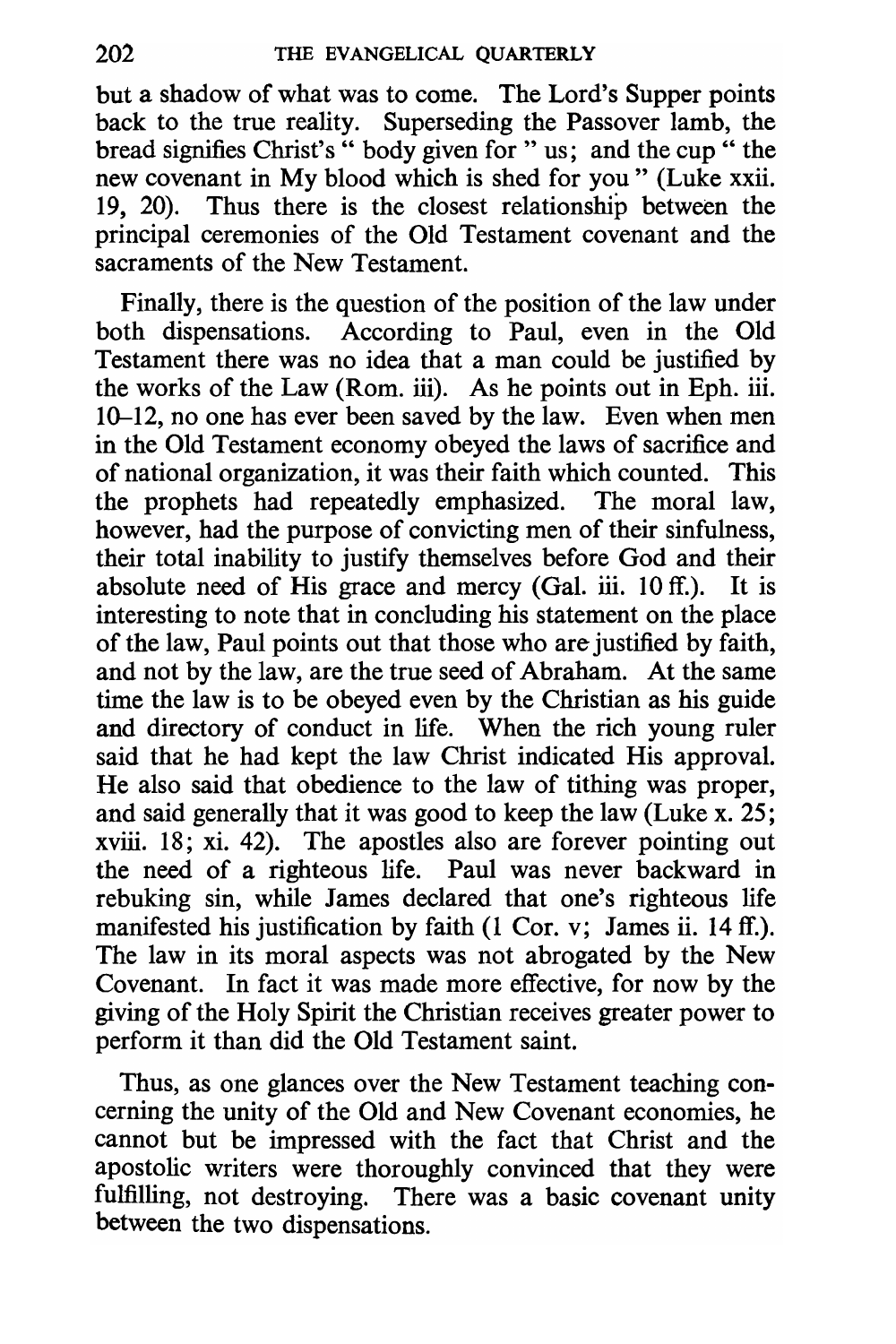### Ill. THE DIFFERENCES BETWEEN THE OLD AND THE NEW TESTAMENT **CHURCHES**

No doubt by this time, those who have read the argument for the unity of the Church in both dispensations are asking: " But surely there is some difference? The New Testament itself recognizes that fact." It is true that there were very great differences, but they were not based upon fundamental principles. Rather, the differences were caused by differences of dispensation and administration of economy. The dominant characteristic of the Old Testament dispensation was that it was partial. The promises and the law were both given largely under the cover of ceremonies, types and symbols. That is why . the Old Testament dispensation is sometimes referred to in the New Testament as being under the law, while the New Testament dispensation is under grace (John i. 17). By the very nature of its incompleteness it had to be a dispensation of law and of shadows. It was for this reason that Paul continually emphasized the importance of Christians realizing that they were free from Old Testament ceremonial ordinances (Col. ii. 15, 16; Gal. iv. 5).

But not only was there the difference between the completeness of the two dispensations. There was also the prophetic character of the Old Testament economy as contrasted with the historical character of the New Testament. As the writer to the Hebrews points out in the eleventh chapter, all those Old Testament saints who died in the faith were looking forward. Christ Himself stressed the fact that the Old Testament had Him as its central theme (John v. 39). What is more, the New Testament Church continually regarded Old Testament prophecies concerning the kingdom as being fu1fi11ed in the New Testament Church. The best example of this is to be found in Acts xv. 16, 17. There the first general assembly of the church interpreted Old Testament prophecies concerning the revival of the kingdom of David as referring to the expansion of the Church unto all nations (Hosea iii. 5; Amos ix. 11). Paul follows very much the same line of argument in the latter part of Romans x. And finally the writer of Hebrews declares that the New Testament church is the completion of the Old Testament church (Heb. xi. 40). Thus the Old Testament economy pointed forward to the New Testament economy as its consummation.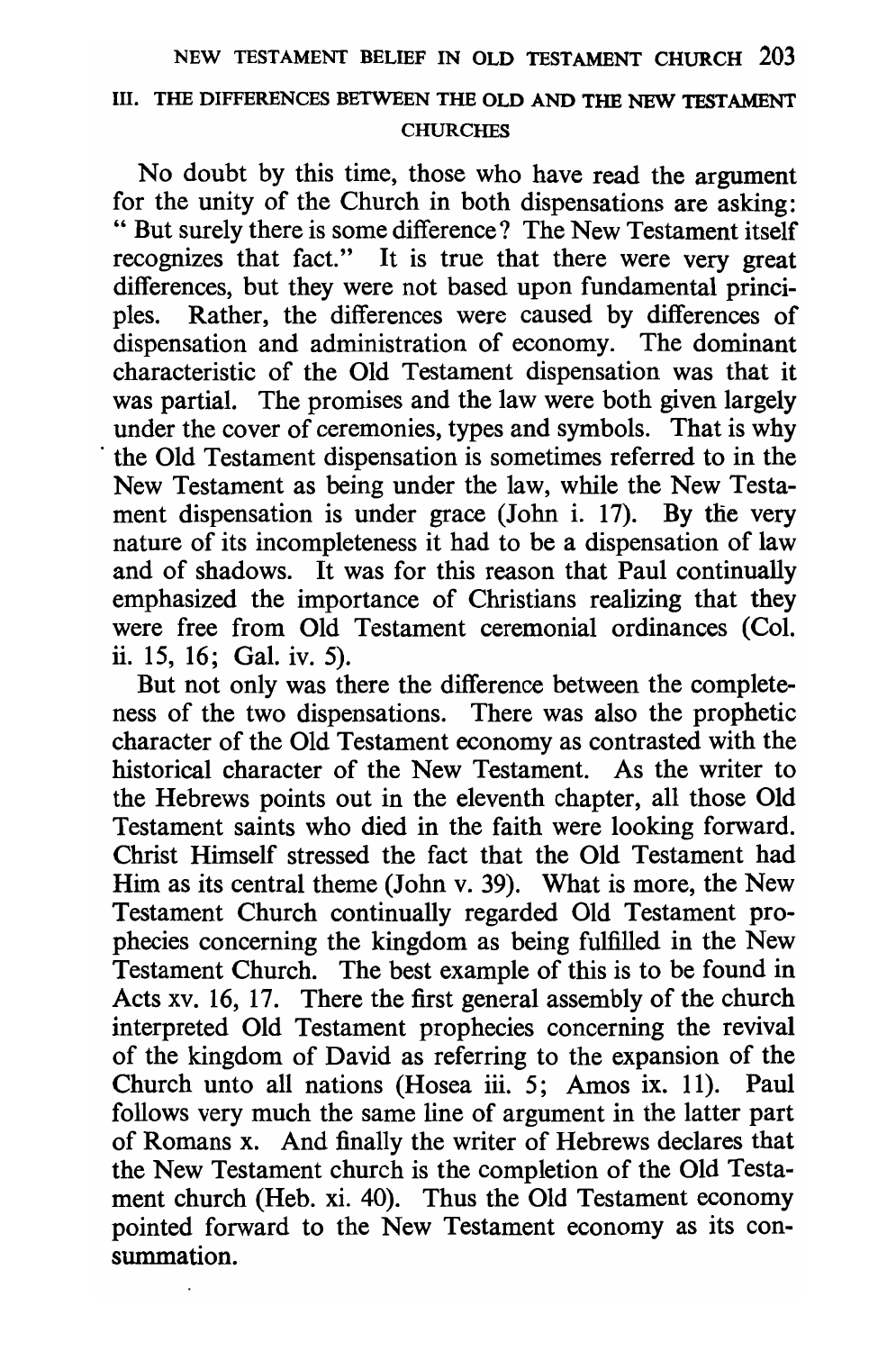Another difference between the two dispensations was that the Old Covenant was largely, although not exclusively, limited to national Israel, while the New Covenant is to go to all men and races. Although it took the New Testament church some time to realize this fully, nevertheless under the influence and writings of Paul this quickly became clear. The Book of Acts gives us the story of the whole process through which the Church went in arriving at its decision (Acts x, xi, xv). In Galatians i. and ii Paul gives us his experiences in this matter: how he came to be the apostle to the Gentiles. In fact the whole epistle deals with the problem of Judaizers who failed to realize the difference between Old Testament nationalism and New Testament universalism. All this change was founded upon Christ's last great command: "Go ye into all the world and preach the Gospel to every creature" (Mark xvi. 15).

Another difference between the two dispensations appears at Pentecost. In the Old Testament economy the Spirit of God came upon God's people, upon the elect and in special ways upon such men as David and the prophets (John vii. 39; 1 Peter i. 10, 11). With the coming of the Holy Spirit at Pentecost the Church became the mystical body of Christ. This it could not be until He was glorified. Once, however, that had taken place, then the Spirit came upon the Church as a whole, forming it into one body. Moreover He came upon the Church to remain with it permanently and to dwell within it. Thus the New Testament Church is possessed of a spiritual power unknown to Old Testament saints. God's Spirit, it is true, dwelt within them also, but only as individuals, not as the body of Christ.<sup>1</sup>

Yet when all is said and done, these differences are not of very great importance. All the fundamental characteristics of covenant people were common to both dispensations. Therefore, to the New Testament the Old Testament people were just as much in the church as were the apostles.

## IV. THE IMPORTANCE OF THE UNITY AND DIVERSITY OF THE CHURCH IN THE TWO ECONOMIES

This discussion is by no means merely academic. Indeed, it is of the very greatest practical import. It drives home the fact that God's dealings with man are always on the same basis: namely grace. Never has any man succeeded in making himself

1 Cf. A. Kuyper, *The Work of the Holy Spirit* (N.Y., 1900), chap. XXV.